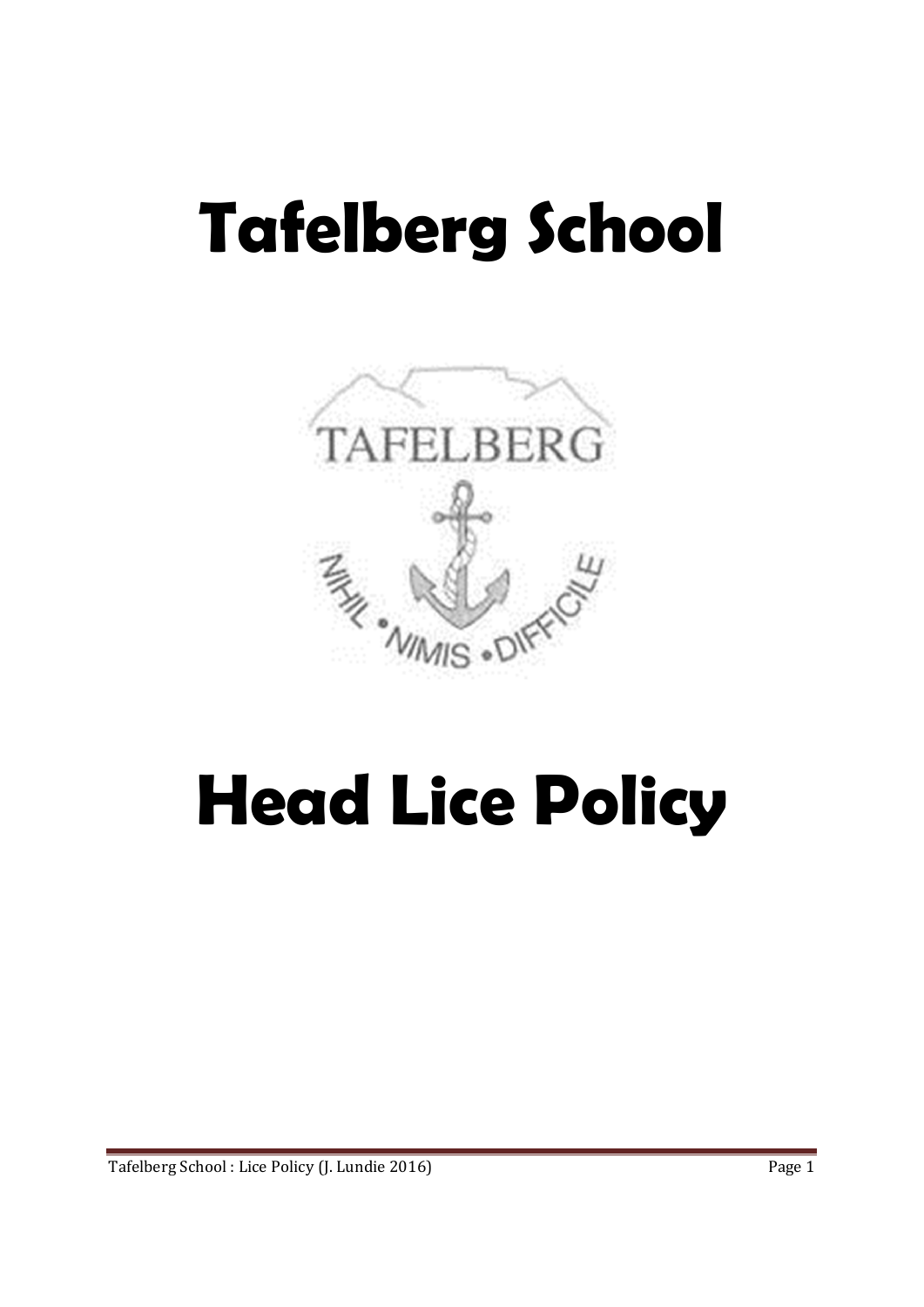This policy is drawn up for use at Tafelberg School in accordance with:

South African Regulations relating to communicable diseases and the notification of notifiable medical conditions. (R.2438.30 October 1987 as amended by R.485 of 23/4/1999)

#### 1. **General**

Head lice continue to cause concern and frustration for parents, teachers and children. This domestic school policy intends to outline rules, responsibilities and expectations of the school community to assist with treating and controlling head lice in a consistent and co-ordinated manner.

#### 2. **Detection of Head Lice**

Head lice are parasitic insects that live in the hair and scalp of humans. Head lice develop in three forms: nits, nymphs and adults.

Nits : Nits are head lice eggs. They are hard to see and often mistaken for dandruff or droplets of hairspray. Nits are found firmly attached to the hair shaft. They are oval and usually yellow to white. Nits take about 1 week to hatch.

Nymphs: Nits hatch into nymphs. Nymphs are immature adult head lice. Nymphs mature into adults about 7 days after hatching. To live, nymphs must feed on blood.

Adults: An adult louse is about the size of a sesame seed, has six legs, and is tan to grayish-white in colour. In persons with dark hair, adult lice will look darker. Adult lice can live up to 30 days on a person's head. If a louse falls off a person, it dies within 2 days.

#### 3. **How are head lice spread**?

Head lice are spread easily from person to person by direct contact. People can get head lice by:

- Coming into close contact with an already infested person. In children, contact is common during play, while riding the school bus, and during classroom activities in which children sit in groups close to each other.
- Wearing infested clothing, such as hats, scarves, coats, sport uniforms, or hair ribbons.
- Lying on a bed, couch, pillow, carpet or stuffed animal that has been contaminated.
- Head lice cannot jump as it has no knees, yet they can spread when lice pop out of the nits' shell.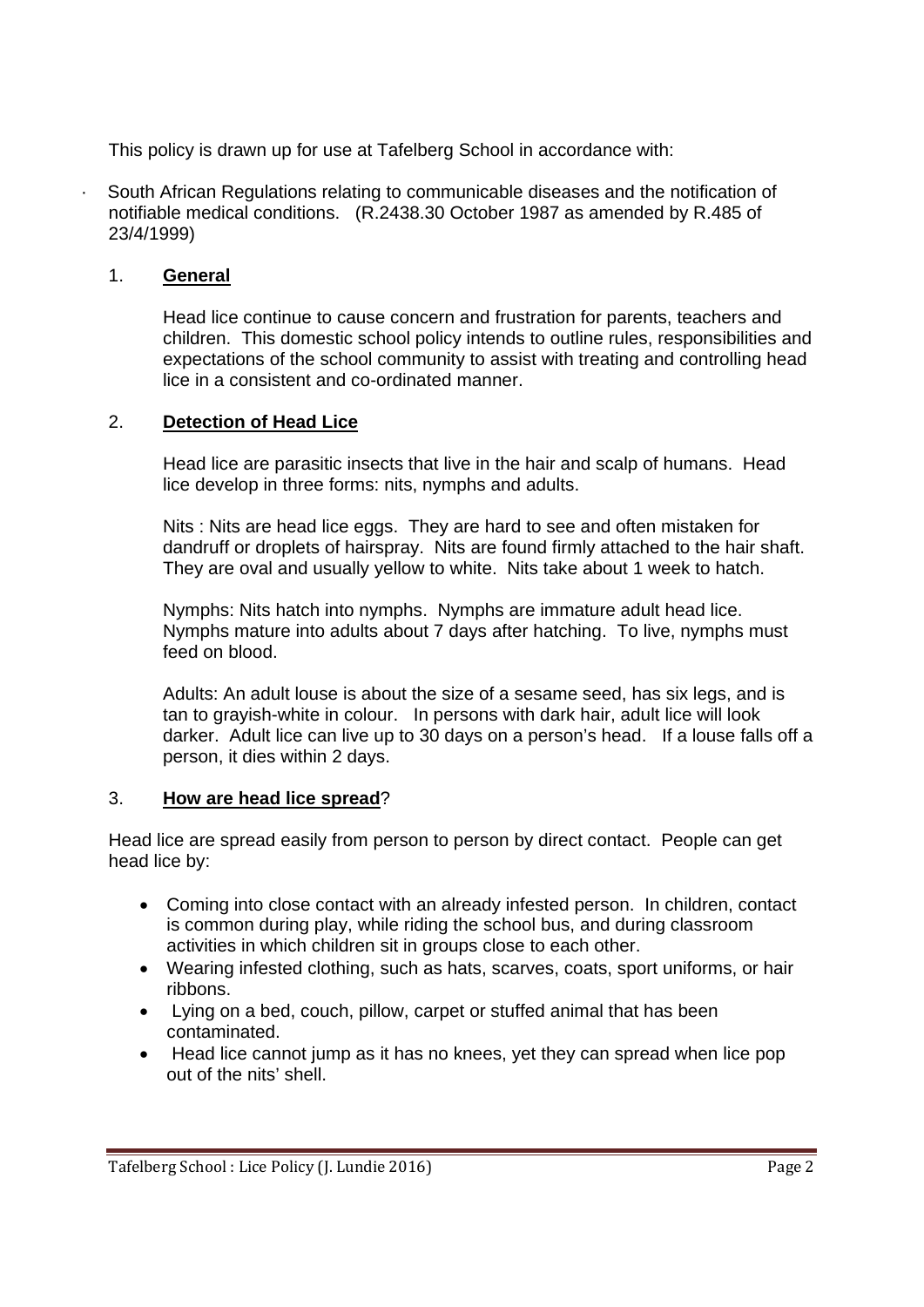#### 4. **How is head lice infestation diagnosed?**

Head lice infestation is diagnosed by looking closely through the hair and scalp for nits, nymphs or adult lice.

Nits are the easiest to see. They are found "glued" to the hair shaft. Unlike dandruff or hairspray, they will not slide along a strand of hair. If you find nits more than 1cm from the scalp, the infection is probably an old one.

Nymphs and adults can be hard to find; there are usually few of them, and they can move quickly from searching fingers. Finding nits close to the scalp confirms that a person is infested.

If you are not sure if a person has head lice, the diagnoses should be made by the specially appointed official at school.

#### 5. **Who is at risk for head lice?**

Anyone can get head lice. Pre-school and primary school aged children and their families are infested most often. Girls get head lice more often than boys and women more often than men. It has NO correlation with cleanliness.

#### 6. **What complications can result from head lice**?

Scratching can lead to skin sores and skin infections.

#### 7. **What are the signs and symptoms of head lice?**

Itching - the body's allergic reaction to the bite.

#### 8. **What must be done once head lice are detected?**

Should lice or nits (eggs) be found on a learner's head, the learner will be sent to the designated official specially appointed by the school for confirmation. Once confirmed the parent/s will be informed and the child will be **sent home immediately.** The child may only return to school after prescribed treatment has been carried out successfully and **all** traces of nits and lice are **removed**. This to be confirmed by the above mentioned official before returning to class. (This is in accordance with health regulations)

#### **CHRONIC CASES**

If a child is found consistently infested with head lice, the child should be deemed a "chronic" head lice case. A chronic case is a child found infested during three separate months during a school year or for six consecutive weeks. It is important for schools to identify these children since their continuing infestations may signify other family or socio-economic concerns. These chronic cases should be reported to the Principal who in turn will report it to the local health department.